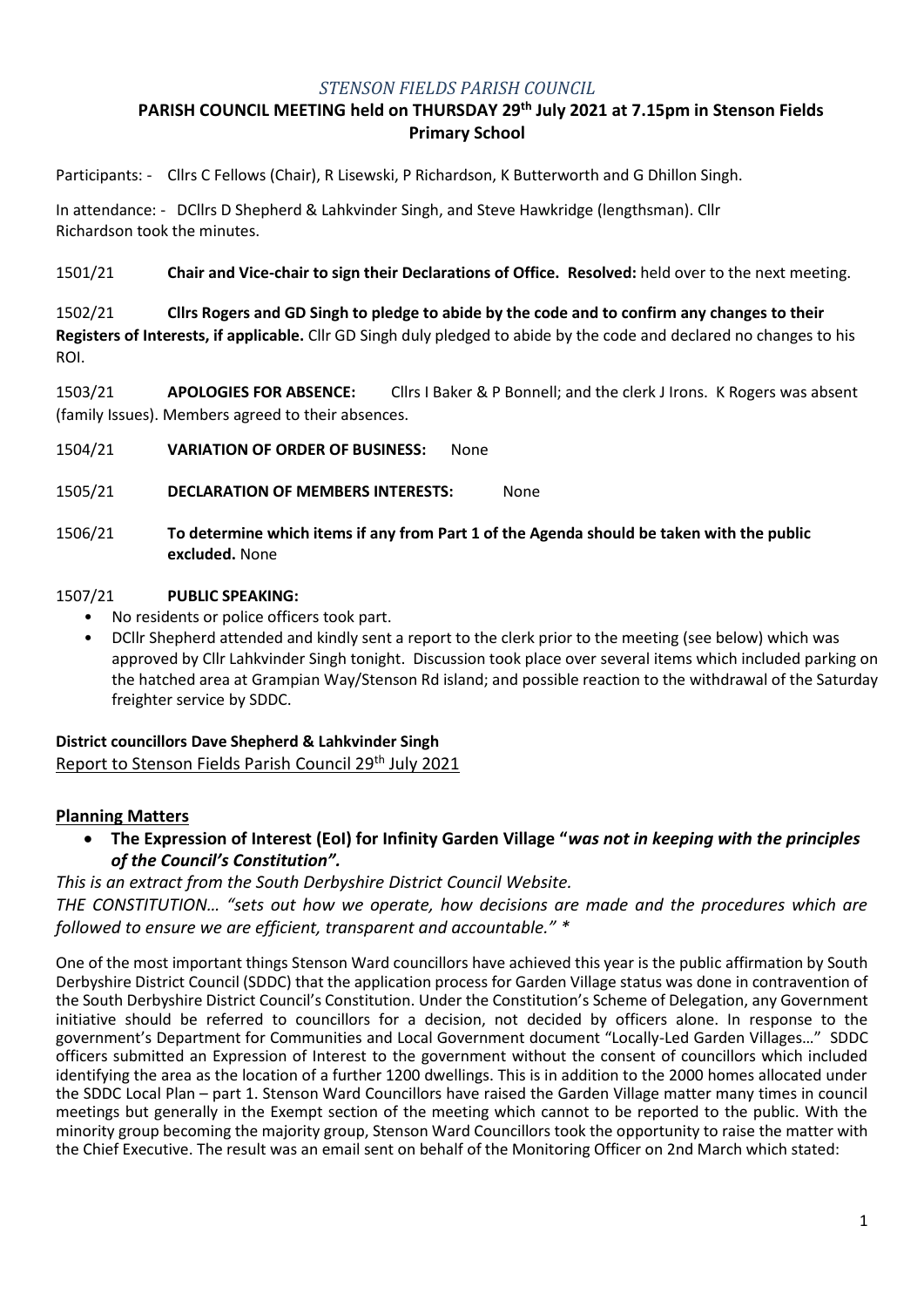#### *'Dear Councillor Shepherd*

*I set out below as agreed a statement from the Monitoring Officer with regards to the Infinity Garden Village.* 

*The Monitoring Officer (MO) carried out an investigation in 2017 regarding an Expression of Interest (EOI) submitted for a Garden Village. The MO's confidential report confirmed the EOI was submitted to the Homes and Community Agency (HCA) without Member/Committee approval. The MO's report concluded this was not in keeping with the principles of the Council's Constitution however, the position with regard to the EOI was supported and regulated by virtue of Member/Committee approval at the Environmental & Development Services Committee on 2nd March 2017. This was prior to any acceptance of Government funding or any further progression of the matter by officers'.*

I am bewildered by the statement that "*the position with regard to the EOI was supported and regulated by virtue of Member/Committee approval at the Environmental & Development Services Committee on 2nd March 2017"*. I can find nowhere in the Constitution saying that if the officers decide to ignore the Scheme of Delegation by not referring the matter to elected members, that the matter may be regulated by a policy committee. In my opinion, the government should have been informed that SDDC was withdrawing from the process until the requirements of the Constitution's Scheme of Delegation had been adhered to. \*See the statement above on the SDDC Constitution's reference to following procedure and transparency!

Note: The report was made confidential by a vote of the Full Council. Every Labour councillor voted against it being confidential, every Conservative Councillor voted for the report to be confidential.

• The SDDC officers submitted an Expression of Interest which in no way fulfilled the government's Eligibility Criteria. (See the Department for Communities and Local Government Document, Locally Led Garden Villages, Towns and Cities – Eligibility Criteria page 7, Free-standing Settlement item 14 which states *"The garden village must be a new discrete settlement, and not an extension of an existing town or village. This does not exclude proposals where there are already a few existing homes."* The Infinity Garden Village is located south of Wragley Way, to the north are 2000 houses in Stenson Ward and a similar number in Sinfin Ward. Perhaps officers thought that those thousands of homes were "a few existing homes" and that being on the southern side of Wragley Way did not constitute and extension of Derby City to the north of Wragley Way!

• SDDC issued a press release on 3rd January 2017 announcing government help to deliver the Garden Village on land at Wragley Way, Stenson Fields. This was before the majority of members had an opportunity to debate the matter in committee and some, including the SDDC Councillors representing Stenson Ward, had never even heard of the initiative.

• SDDC Constitution requires commitment to transparency, another council published their application in June 2016, the first Stenson Ward Councillors knew about Infinity Garden Village was when it was reported on television.

It is our opinion that if the Council's Constitution had been adhered to, the Garden Village project may not have been accepted and the area may not have been identified as a location for a further 1200 dwellings. I can make this statement because once councillors learned that the 1000+ dwelling in their ward was possible, that may have been the end of it!

### • **New Derby A50 Junction – Expression of Interest (EoI)**

The local press has reported that the Governments' Levelling Up initiative will be used to secure funding to provide highways infrastructure; two new roundabouts, one to the north and one for the south of the A50. Cllrs Shepherd and Singh have a copy of the document but have been advised that they may use it for reference rather than quoting directly from it as it has not yet been published. The local press reported that 3,740 homes could be accommodated on the Infinity Garden Village site, this is lower than the figure in the Expression of Interest. The Expression of Interest was submitted to South Derbyshire District Council by Derbyshire County Council and Derby City Council. The SDDC Chief Executive Officer raised the request for endorsement with the Leader of the Council, Cllr Kevin Richards, who refused to participate in the Expression of Interest because of the reference to the potential for further houses. The matter would have been put to elected members, but this was not an option as the deadline for a decision was only five days. Councillors Shepherd and Singh opposed the 2000 homes south of Wragley Way under the Local Plan – part 1 and the 1200 identified in the Infinity Garden Village EoI because they believe the infrastructure will be overwhelmed by thousands more homes.

### • **Motion to be put to South Derbyshire Full Council Meeting 16th August 2021 – The Right of Communities to Object to Individual Planning Applications**

The government has proposed splitting land into three categories: for Growth, Renewal, or Protection. A White Paper was published in2020, which proposed Growth areas would be "suitable for substantial development". These proposals would exclude public objections and will grant outline planning permission with details agreed by officials. This is the most massive change to the planning system for many years. No one disagrees with the provision of housing,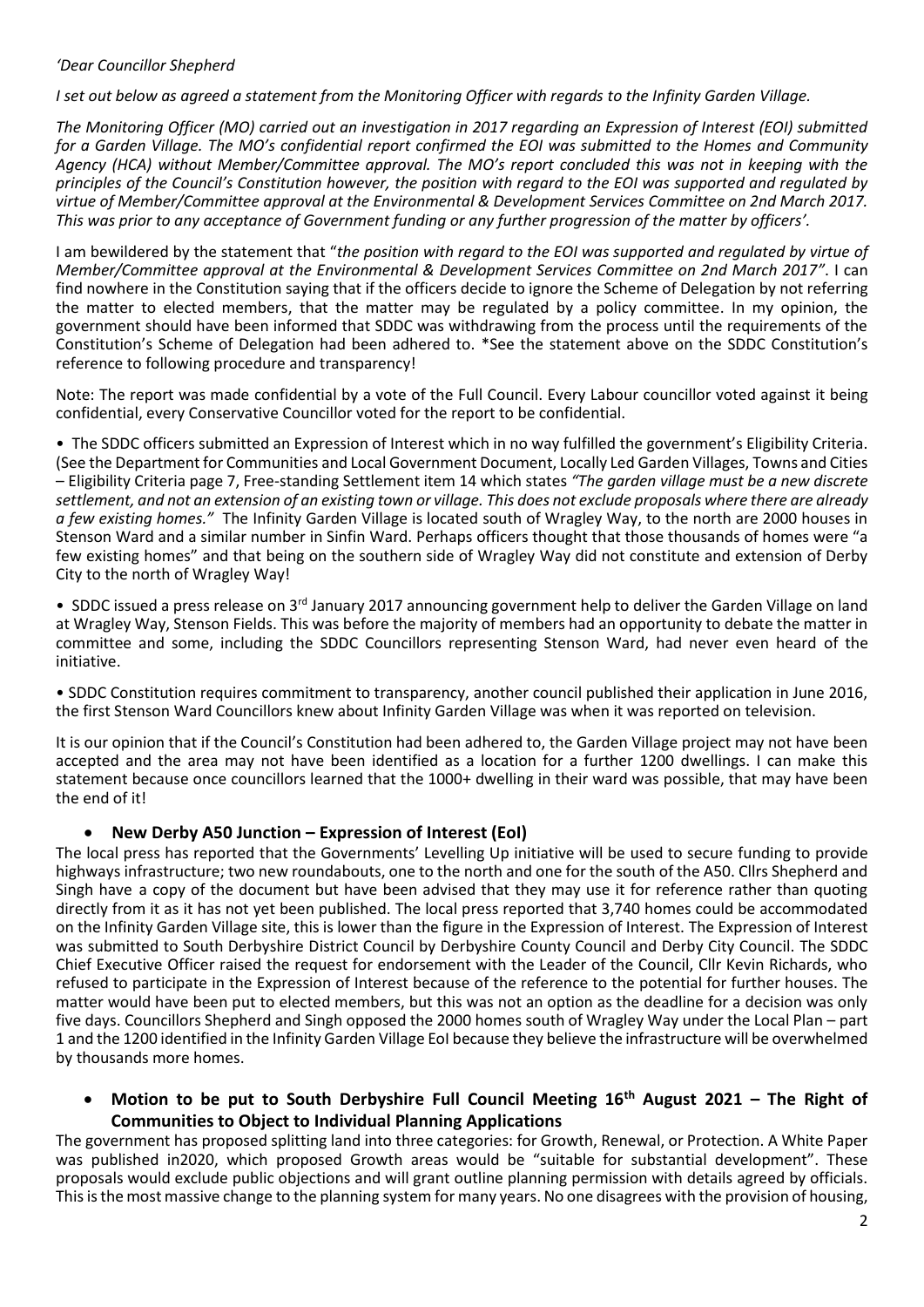but Cllrs Shepherd and Singh say that residents must retain the right to object to planning applications. Who knows if Stenson Ward will be in a Growth area, but residents' views are critical.

Cllr Neil Tilley, Labour Chair of the Planning Committee will move:

"*This Council believes planning works best when developers and the local community work together to shape local areas and deliver necessary new homes; and therefore, calls on the Government to protect the right of communities to object to individual planning applications".*

### • **Virtual Meeting held 24th May 2021 to Discuss Anti-social Behaviour at Stenson Fields Community Centre**

The meeting was attended by Cllr David Shepherd, the Chair of Friends of Stenson Fields Community Centre, Claire Rawlins (SDDC Anti-social Behaviour Officer), and the Technical Director – Barratts Homes. PCSO Wallington-Waite sent her apologies.

**Climbing on to the Roof** There had been complaints by residents that youths had climbed on to the roof of the Community Centre. Concerns were expressed that they were trespassing and putting themselves in danger. South Derbyshire District Council sent a workman who applied anti-climb paint to the appropriate areas. This has prevented a repeat of the roof being accessed via the fence by the bin store. The meeting agreed that anti-social behaviour should be reported to the police via the 101 number which does not require the complainants to identify themselves. The SDDC Anti-social Behaviour Officer, C Rawlins said that she is happy to receive complaints and is willing for her SDDC contact number is to be publicised.

*Action – SDDC Services Officer to provide notices at the Community Centre informing residents that Anti-social behaviour should be reported to the police via 101. Done*

*Action – SDDC Cultural Services Manager, to be asked to look at the fence to find a solution to prevent it being used to access the roof. In Progress*

#### **Footballs kicked against the Community Centre wall facing the Public Open Space**

This is a perennial problem where a wall faces an area where football is played. The fascia board has also sustained damage. SDDC Anti-social Behaviour Officer said that she had received complaints regarding the matter. Residents neighbouring the Community Centre/POS are annoyed by the constant thump, thump, thump when attempting to relax in their homes. Residents on Chartley Road experienced the same problem by balls constantly rebounding off the sub-station. The developers resolved the problem by constructing a bund which discouraged the activity.

*Action – Technical Director – Barratts Homes said that he will investigate the provision of a bund against the wall and ask the maintenance company, Premier Estates to investigate additional planting. No Update Yet*

### **Damage to the Memorial Tree**

Sadly, the tree to mark the tragic passing of a young resident has been vandalised. The community were pleased when the developers agreed to acquire the tree and plant it at no cost. The family who requested the memorial tree have also asked if the CCTV at the Community Centre could be extended to cover the tree.

*Action – Technical Director – Barratts Homes said that he will investigate the provision of a tree guard to protect the tree. No Update Yet.*

*Action – SDDC Cultural Services Manager to investigate the extension of the CCTV to include the memorial tree. Done, Job Request Form Raised*

### • **New Derby A50 Junction – Request to Monitor Air Quality – Wragley Way**

SDDC Stenson Ward Councillors Shepherd and Singh have received correspondence from a resident of Stenson Fields who is concerned about the possible detrimental effect on pollution/air quality due to the proposed junction on the A50 and the development of Infinity Garden Village. The Levelling Up Fund Application Form, refers to delivering Net Zero carbon emission and improving air quality and suggests that the scheme will result in reduced traffic congestion In South Derbyshire. Cllrs Shepherd and Singh will be delighted if this occurs but cannot see how the new junction and the housing development south of Wragley Way will reduce air pollution. They have requested the SDDC Head of Environmental Services to monitor of the current air quality in and around Wragley Way which will enable us to make a comparison when the development south of Wragley Way and the A50 junction are completed. The SDDC Head of Environmental Services confirmed that the council currently monitors traffic emissions at several locations across the district and verified that the monitor can be expanded to include Wragley Way. South Derbyshire's air quality monitoring results are published as an annual report and submitted to DEFRA for approval and can be found on SDDC website to ensure that the data is publicly accessible. Two additional tubes have been ordered and the best locations on Wragley Way will be investigated.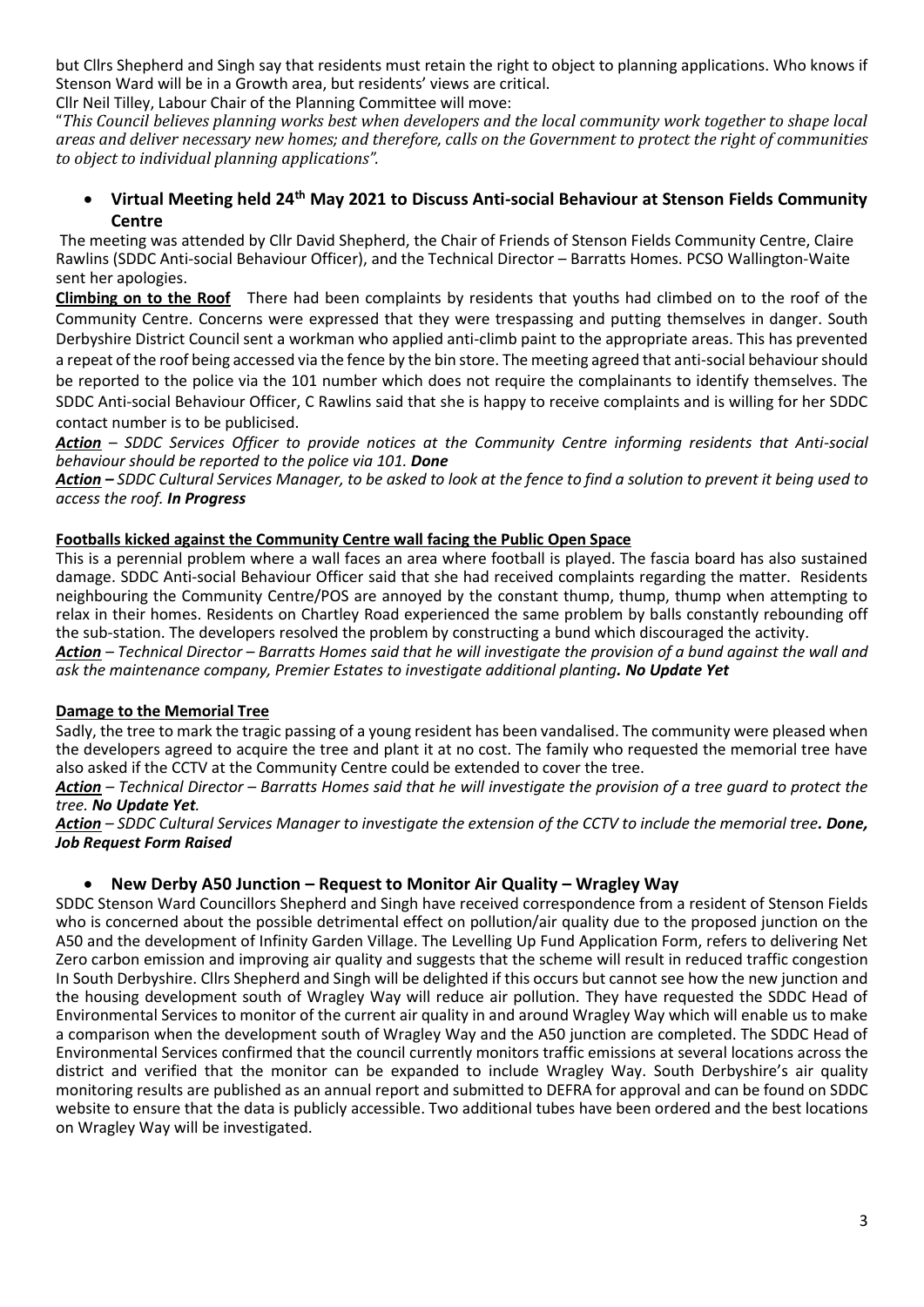### • **Road Sweeping and Weeds in the Gutter – Stenson Road Estate**

Residents complained that the roads on the estate had not been swept and that there are weeds growing in the gutters. Stenson Ward councillors informed South Derbyshire District Council officers that the estate roads have been adopted by Derbyshire County Council and asked that the sweeping of the roads be done to ensure that the soil in which the weeds grow is removed. SDDC checked up and had not been informed by the Derbyshire County Council that the roads had been adopted. The SDDC Head of Operations said that the highways and footpaths will now be swept.

### • **Ending of the Refuse Freighter Service**

The decision to remove the Saturday Freighter Service was made by the Council's Environment and Development Services committee on 12 November 2020. The report was the conclusion of a full review of waste collection services undertaken by the Council's Overview and Scrutiny Committee and further endorsed by E&DS Committee.

Operational assessments were made which estimated that approximately 60% of the material collected on the Freighter Service was from traders who were taking advantage of a free service at Council-tax payers' expense. Furthermore, the service provided no opportunity for the materials to be recycled to the detriment of our recycling and carbon reduction targets. There is no duty on the Council to provide this type of service and there is no correlation between this service and fly tipping incidents. The service was also inefficient in terms of costs per tonne collected and open to inadvertent collection of inappropriate materials. Further to this it put our employees at risk (we were seeing an increase in abusive customers) and was becoming increasingly difficult to get sufficient employees prepared to volunteer for the task.

### • **Damage to Bushes – Holderness Close**

Cllr Singh was contacted by a resident regarding concerns about the damage caused by a grass cutting operative to the bushes in the close. In July 2020 it was agreed that the bushes were to be avoided during cutting so they could grow to provide protection in the area. Cllr Singh contacted the SDDC Head of Operations who agreed to arrange for the damaged shrubs to be replaced.

### • **Actions for Stenson Ward Councillors from the June Parish Council**

### **Dumping of White Goods – Stenson Road A50 Bridge**

Councillors Shepherd and Singh contacted the SDDC Head of Operational Services who replied: "*We haven't received any reports of the dumping of washing machines etc on the embankment near to the A50 bridge, I will arrange for an officer to visit the location."*

### **Balancing Pond**

Councillors Shepherd and Singh contacted the developers regarding the water level of the balancing pond. The following reply was received*: "The pond operates as a storm water attenuation facility and is designed to have water level fluctuations because of the need to control the volume of surface water leaving the development in periods of heavy rain fall. This ensures the downstream watercourses are not overwhelmed in prolonged events. We cannot close the penstock outlet to the pond outfall to maintain a high level of water at all times as this will create a flood risk to the development. However, there should always be permanently wet areas within the pond area regardless of the weather conditions which will support the ecology of the feature which has matured very well since its construction."*

### • **Recommencement of Stenson Ward Councillors' Advice Surgeries**

Councillors Shepherd and Singh are anxious to start their monthly Advice Surgeries which have been in abeyance since the first lockdown. They aim to hold the meetings in the hall at Stenson Fields Primary Community School between 10.30 am – 11.30am when the school has confirmed that they are happy for the Advice Surgeries to be held in the school.

The dates, TO BE CONFIRMED are:

**August 28th, September 25th, October 30th, November 27th, December 18th, 2021.**

# *Cllrs David Shepherd & Lakhvinder Singh*

The District Councillors left the meeting at 8.15pm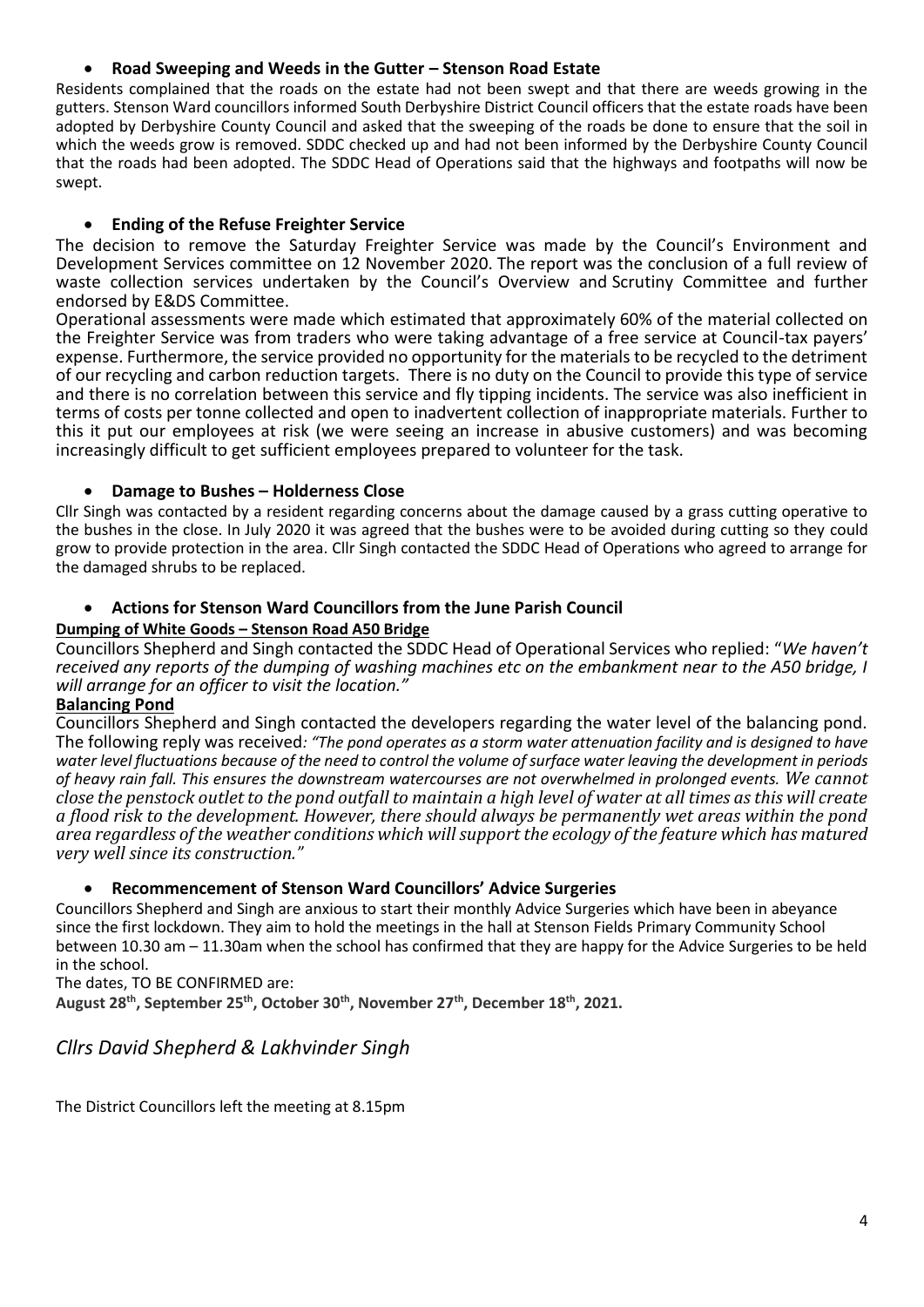# 1508/21 **To approve the minutes of the Parish Council Meeting held online on the 24thJune 2021.**

These were approved and accepted as a true record and will be signed by the chairman at the next available opportunity. The chairman will sign the copies of the approved minutes from the past 15 months in the next meeting.

### 1509/21 **CHAIRMAN'S ANNOUNCEMENTS AND REPORTS**

Cllr Lisewski and DCllr Shepherd attended the recent IGV meeting. Cllr Lisewski reported that there is still concern that Stenson Fields is getting the houses but not the senior school, and a reluctance on a commitment to provide road access. A request for a projected timeline over houses, school and a medical centre is still ongoing. A further meeting is planned for November.

# 1510/21 **CLERK'S REPORT** (circulated prior to the meeting).

1. Clerk reported the protruding tree roots on the pavement (again) at Quantock Close tree roots on 26th June 2. clerk reported the fly-tipping at the south side of Stenson Road to Highways England but was told that this area is not within its remit.

3. clerk asked SDDC for graffiti-removing kits but was told these are no longer provided. Clerk suggested to our lengthsman that he order these from a supplier to which he agreed.

District council intend replacing the waste bin at Ledbury Chase with a new bin.

4. One of our lengthsmen, Jane Hawksworth, tested positive for Coronovirus on 2nd July which meant 10 days quarantine for both her & Steve. Clerk advised Steve that they should get tested again in 10 days' time, which they did resulting in a negative result.

5. the SDDC freighter service, to collect unwanted white goods, on Saturday mornings has been suspended (see above). If it re-commences SDDC will announce it on its website.

6. Re: Stenson Fields school confirmed the Biffa waste collections in the summer holidays as follows:

*General waste Monday 26th July, Mixed recycling Thursday 29th July.* 

*No general waste collection on Monday 30th August (Bank holiday)*

*Mixed recycling Thursday 2nd September*

*Usual service from 6th Sept.*

7. clerk reported the overhanging hedges on Stenson Rd near the balancing pond again to Highways on  $26<sup>th</sup>$  July (after reporting it twice in the last 6 months without remedy). This issue has now been addressed in Richard Handbury's (Traffic and Safety Network Planning at DCC) email of 26<sup>th</sup> July. CCllr Atkin asked whether the hedge can be cut back to aid visibility, notwithstanding the constraint of the ongoing bird nesting season which he thought may be waived. Mr Handbury replied to say that this is a matter for Highway Maintenance.

8. clerk wrote to the PCC with our concerns over lack of patrolling and requested a site visit from her or a colleague. 9. After several complaints to the police and DCC's Civil Parking Enforcement to address the errant parking at Stenson Fields Farm it appears little can be done. Cllr Lisewski complained to DCC again on 27th July but was met with the same response.

## 1511/21 **Matters for Decision or Discussion:**

a) Police Issues/Speed Limits/Road Safety.

Clerk has already wrote to the new Police & Crime Commissioner requesting a site visit (as mentioned above).

b) Saxon Gate at Newton Village Development, Stenson Road. Covered earlier in DCllr Shepherd's report.

c) Lengthsmen Scheme. Nothing to report.

d) Environmental issues (Biffa, trees, bulbs, bins, etc). Nothing to report.

e) to consider the removal of the Coronovirus regulation in the standing orders. **Resolved:** agreed.

f) to discuss possible installation of one or two public benches on Wragley Way. **Resolved:** held over to the next meeting.

g) to consider the payment of SSP to one of our lengthsmen. The lengsthmen earn below the legal limit allowed to claim SSP. However, council is obliged to pay Jane Hawkridge 10 days' wage under our Sickness & Absence policy (clause 8 – Company Sick Pay), which was therefore granted in the following terms. **Resolved:** To pay Jane sick pay of 10 days, pro rata circa 10hrs (1/3 of 30hrs per month) which will be paid in September's meeting.

h) to discuss procedure over hiring a room at the Community Centre. **Resolved:** held over to the next meeting.

i) to consider adopting a 'delegated powers' policy. **Resolved:** held over to the next meeting.

j) to consider the election of a dedicated member(s) to communicate directly with police over ongoing and future issues. **Resolved:** held over to the next meeting (to which the PCC will be invited).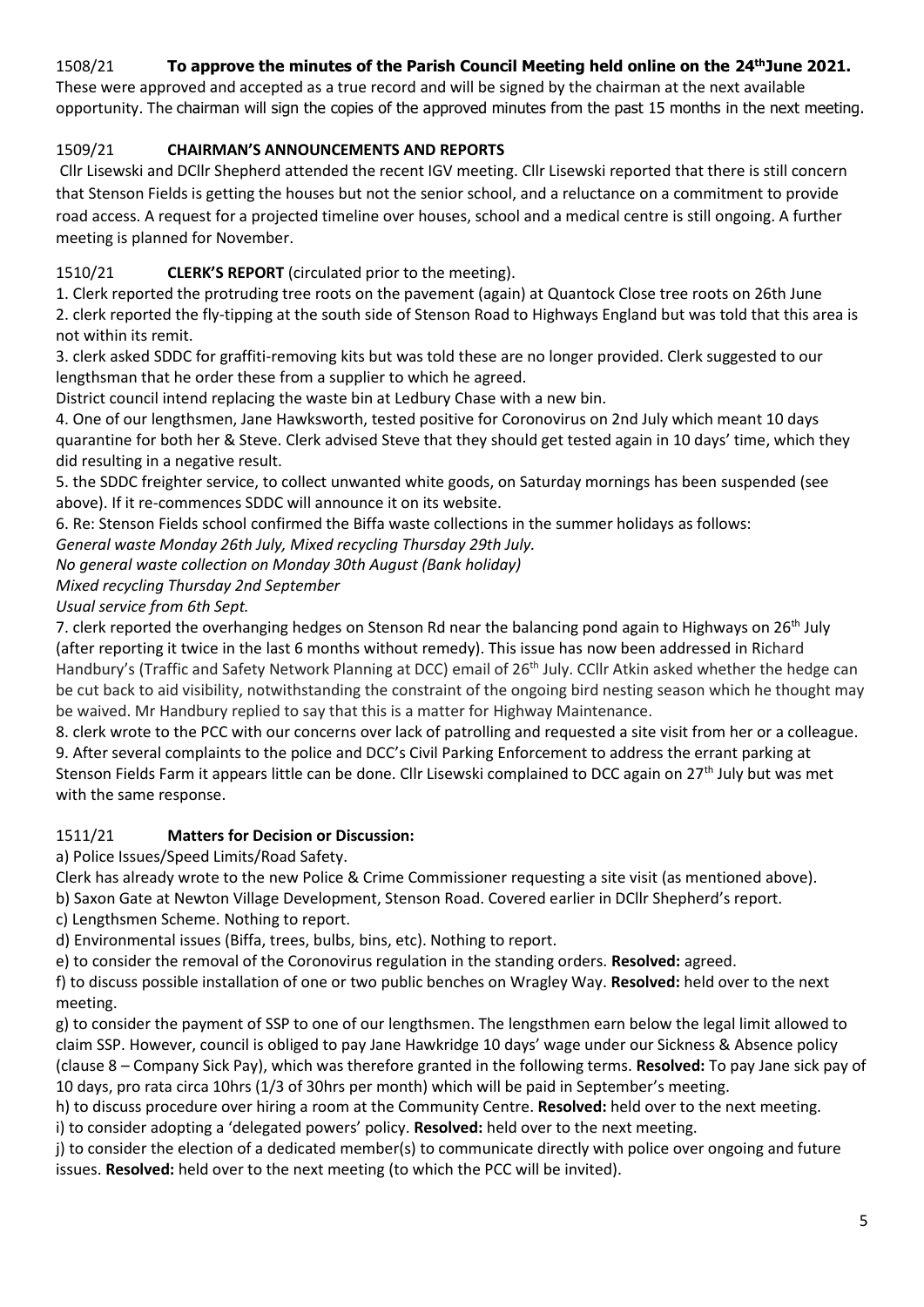#### 1512/21 **PLANNING**

# **To consider planning applications**

DMPA/2021/0970 - the erection of a two-storey rear extension at 16 Lupin Close, Stenson Fields. **Resolved:** no objection.

DMPA/2021/0832 - Amended scheme to previously approved ref DMPA/2020/1264 for the erection of a two-storey front and side extension at 24 Templar Close, Stenson Fields.

The above application has been amended. The amendments are summarised as: Amended plans. **Resolved:** no objection.

DMPA/2021/1013 - the erection of an extension at 6 Outram Way, Stenson Fields. **Resolved:** no objection.

# **Decisions**

DMPA/2021/0650 - the erection of extensions at 28 Zetland Crescent, Stenson Fields. Approved subject to conditions. DMPA/2021/0654 - Amended scheme to previously approved DMPA/2020/0823 for the erection of a proposed annexe at 17 Derwent Drive, Stenson Fields. Approved subject to conditions.

DMPA/2021/0719 - the demolition of existing garage and erection of new garage and front at 14 Jarvis Road, Stenson Fields. Approved subject to conditions.

### 1513/21 **Finance for payment**

(a) Accounts for Payment were approved for payment (via internet bank transfer):

| <b>Reference</b>      | Payee-                                                        | Total £ |
|-----------------------|---------------------------------------------------------------|---------|
| $22nd$ July           | J Irons – Clerk's salary 4 weeks to $2nd$ July                | 848.24  |
| $22nd$ July           | J Irons – clerk's expenses June - July *                      | 28.30   |
| 22 <sup>nd</sup> July | J Hawkridge - Lengthsman pay 4 weeks to 2 <sup>nd</sup> July* | 212.36  |
| 22 <sup>nd</sup> July | S Hawkridge – Lengthsman pay 4 weeks to $2^{nd}$ July $*$     | 168.63  |
| $22nd$ July           | HMRC -employee's tax & NI June - July                         | 41.48   |
| $22nd$ July           | DCC - clerk's pension return July                             | 223.85  |
|                       | <b>TOTAL</b>                                                  | 1522.86 |

\*clerk's expenses comprise the following:

| Home allowance (£24 per 4-week) | £24.00  |  |  |
|---------------------------------|---------|--|--|
| Correcting fluid                | £ 3.00  |  |  |
| Sellotape                       | £ 1.30  |  |  |
| Total                           | £ 28.30 |  |  |

## \*S Hawkridge's expenses comprise the following:

| Postage            | £2.25 |
|--------------------|-------|
| Laminating pouches | £6.00 |
|                    | £8.25 |

#### \*J Hawkridge's expenses comprise the following: Black bin bags **£37.98**

| (b) | Income<br>2 <sup>nd</sup> tranch of 2021/22 precept on 9 <sup>th</sup> July | £ 16000.00 |
|-----|-----------------------------------------------------------------------------|------------|
| (c) | Bank balance as at 23rd July 2021                                           | £ 22103.31 |

### 1514/21 **TO RECEIVE FEEDBACK AND REPORTS FROM COUNCIL REPRESENTATIVES ON OUTSIDE BODIES**  None.

1515/21 **ITEMS FOR INFORMATION** Clerk had circulated recent DALC newsletters and Coronavirus updates received through DALC's Zoom meetings.